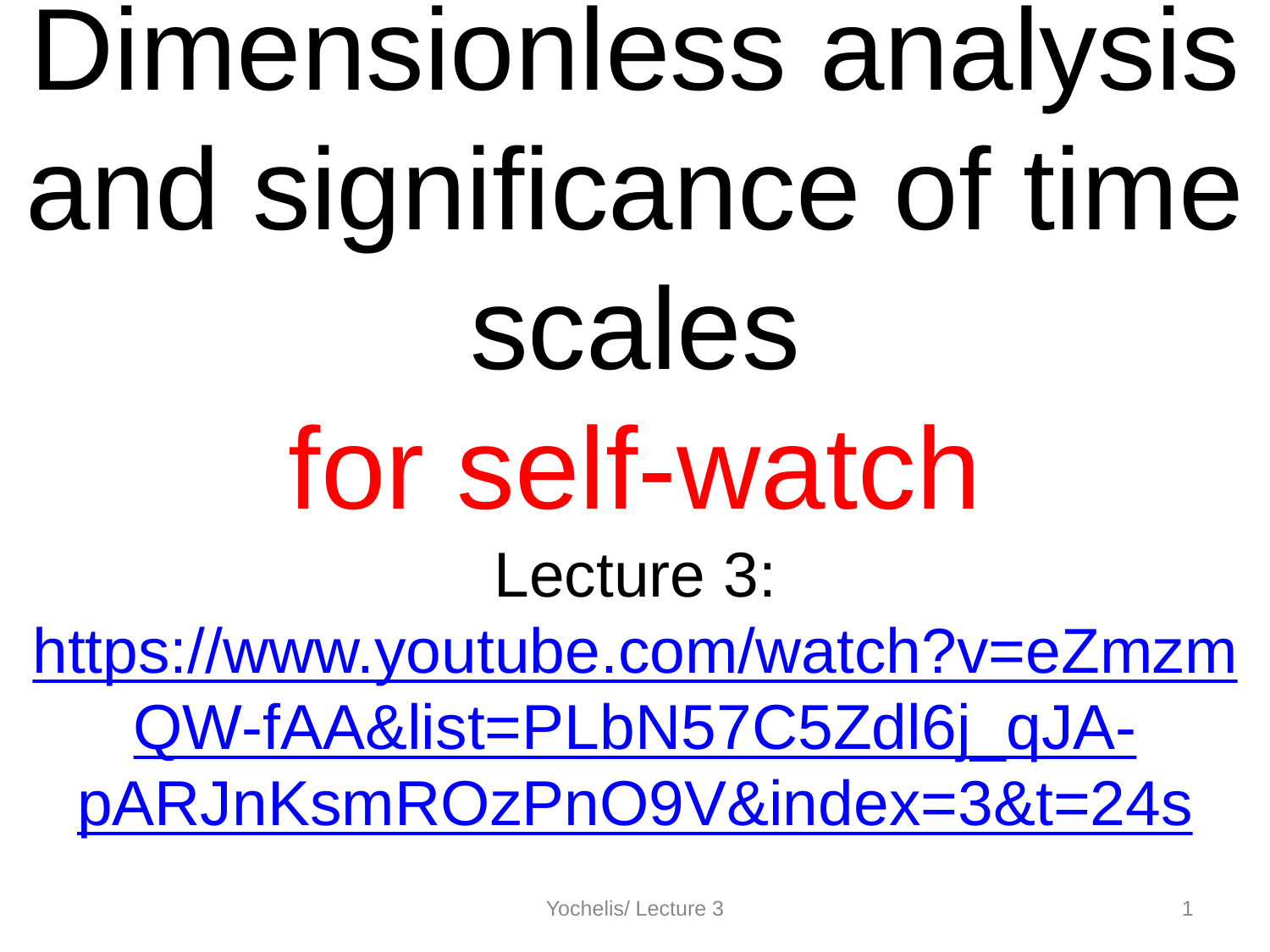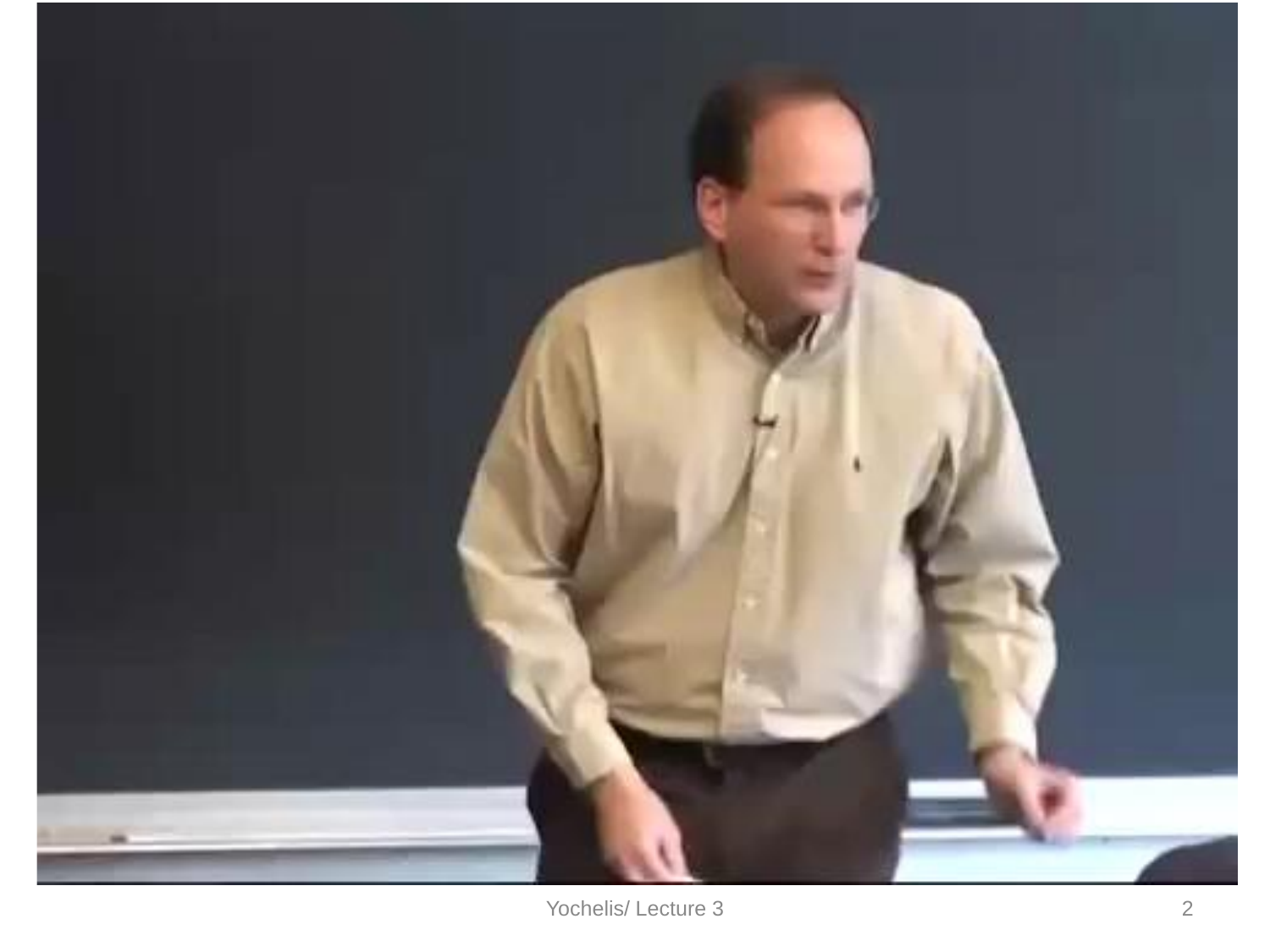Main points to pay attention to:

- While in linear systems there is only one time scale (exponential decay or growth), in nonlinear systems the dynamics can be dominated by several time scales
- Often these fast/slow time scales can be revealed by dimensionless analysis
- Fast time scales are often being neglected in physics, by the so-called adiabatic approximation, which yields a nearequilibrium behavior
- However, in reality, fast time scales may have dramatic implications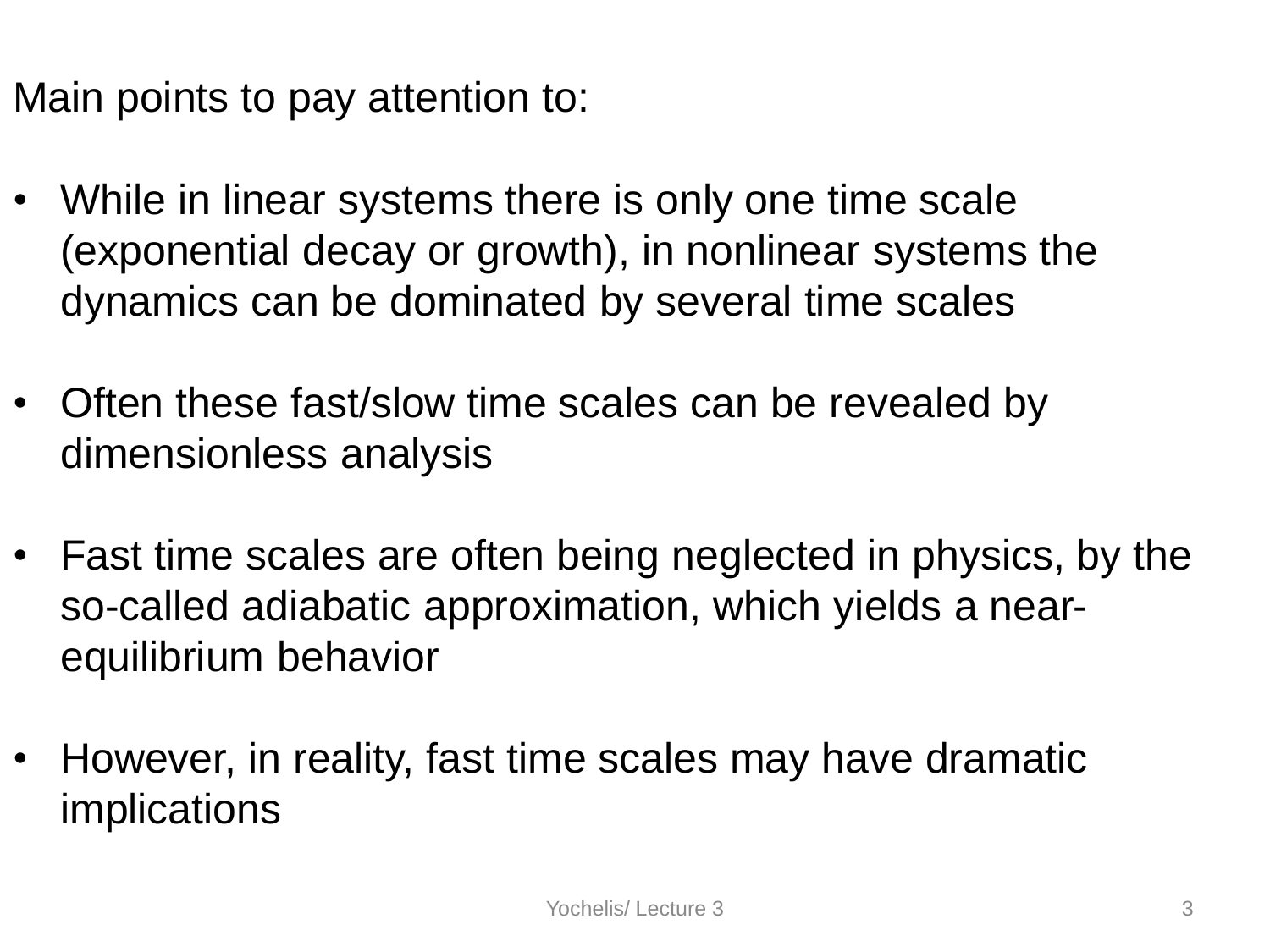$$
b\dot{\phi} = -mg\sin\phi + mr\omega^2 \sin\phi \cos\phi
$$
  
=  $mg\sin\phi \left(\frac{r\omega^2}{g}\cos\phi - 1\right)$ .  

$$
\gamma = \frac{r\omega^2}{g}
$$





As  $\gamma \to \infty$ , these intersections approach  $\pm \pi/2$ . Figure 3.5.5 plots the fixed points on the hoop for the cases  $\gamma$  < 1 and  $\gamma$  > 1.



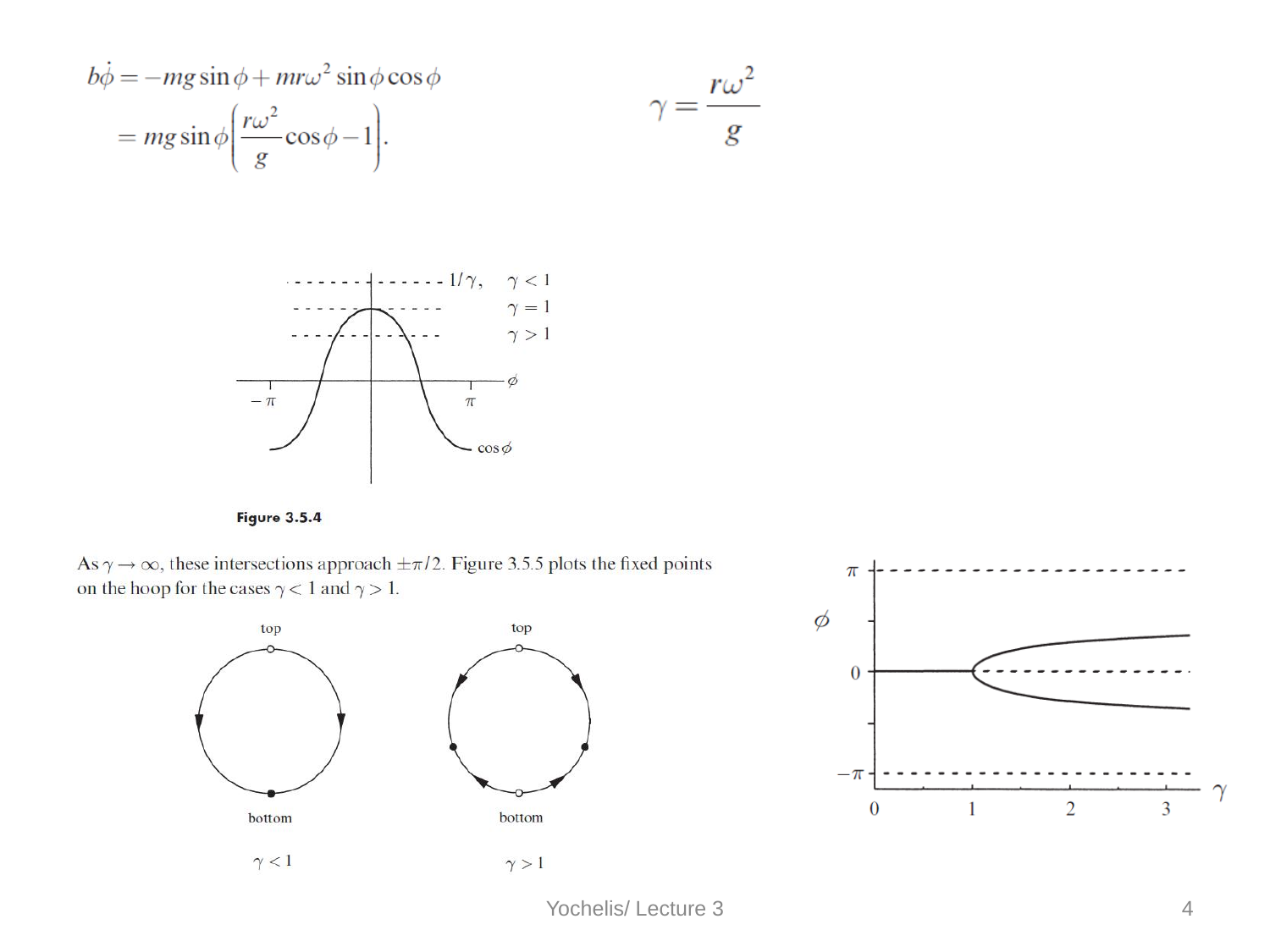$$
\tau = \frac{t}{T}
$$
\n
$$
\frac{mr}{T^2} \frac{d^2 \phi}{d\tau^2} = -\frac{b}{T} \frac{d\phi}{d\tau} - mg \sin \phi + mr\omega^2 \sin \phi \cos \phi.
$$

$$
\left(\frac{r}{gT^2}\right)\frac{d^2\phi}{d\tau^2} = -\left(\frac{b}{mgT}\right)\frac{d\phi}{d\tau} - \sin\phi + \left(\frac{r\omega^2}{g}\right)\sin\phi\cos\phi.
$$

$$
\frac{b}{mgT} \approx O(1), \text{ and } \frac{r}{gT^2} << 1. \qquad T = \frac{b}{mg}.
$$

$$
\frac{r}{g}\left(\frac{mg}{b}\right)^2 \ll 1, \qquad b^2 >> m^2gr.
$$

 $\alpha$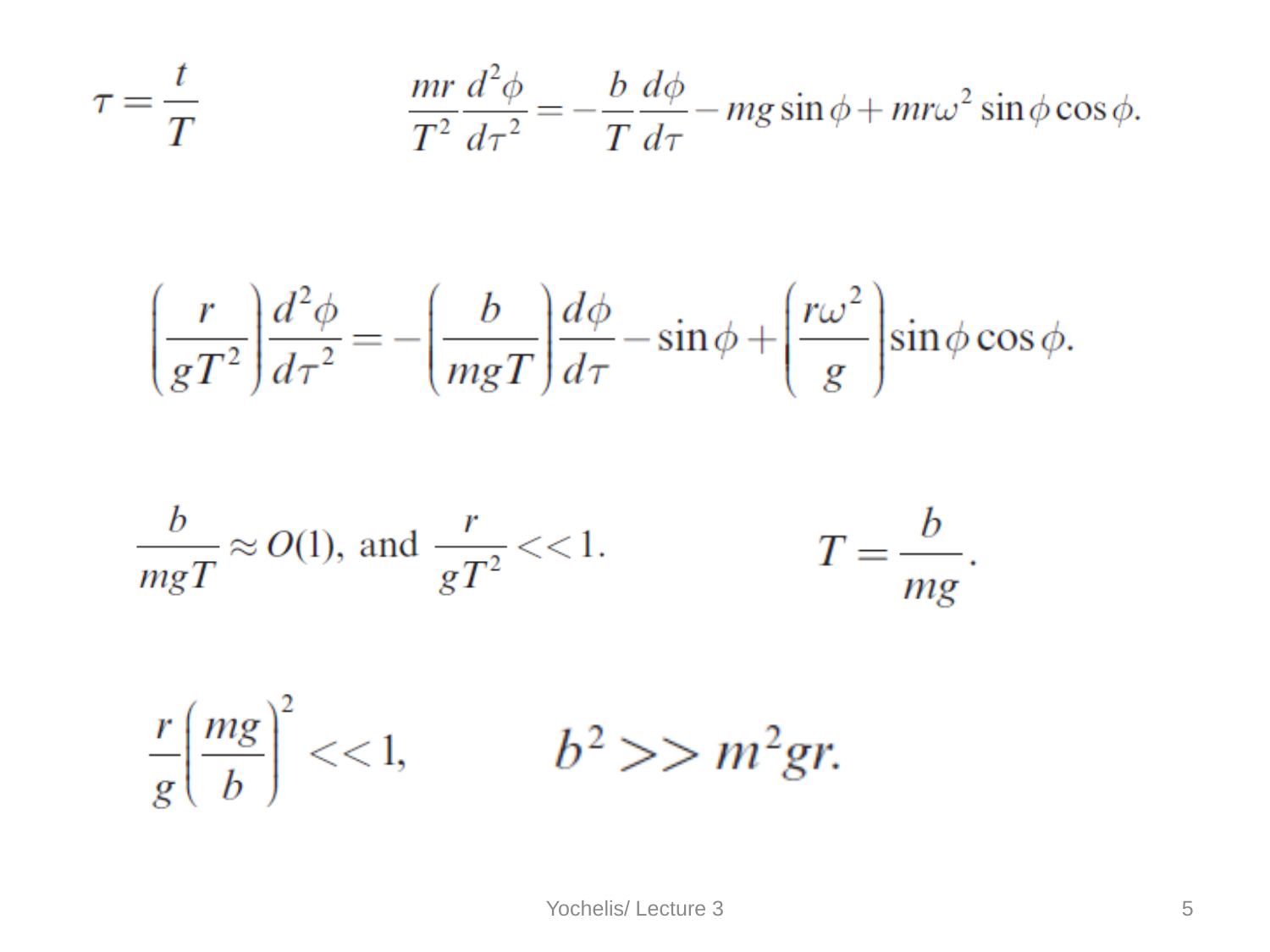$\phi' = \Omega$ 

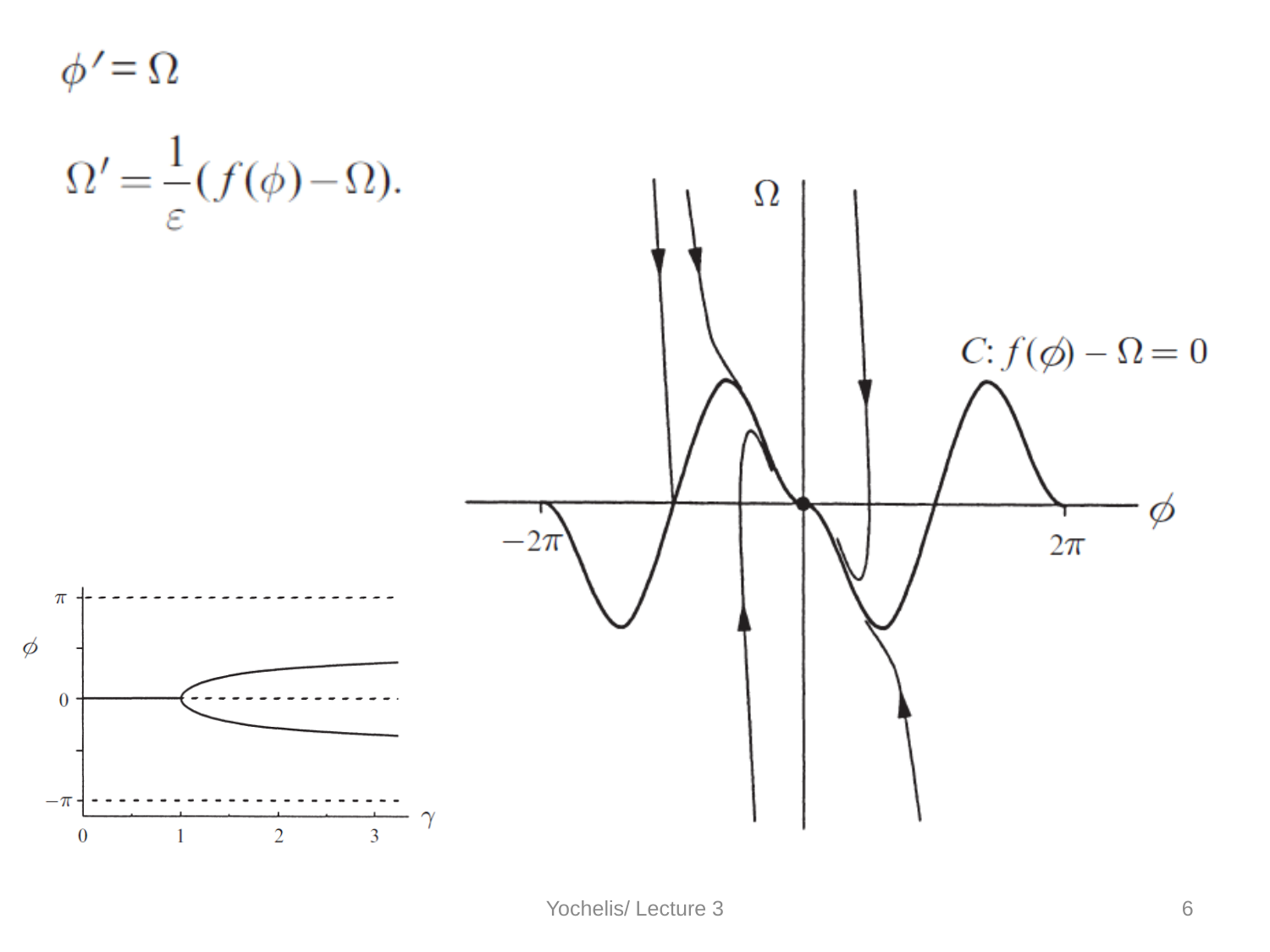## Multiplicity of parameters and rescaling for self-watch Lecture 4: [https://www.youtube.com/watch?v=P\\_YCvT](https://www.youtube.com/watch?v=P_YCvTabMO4&list=PLbN57C5Zdl6j_qJA-pARJnKsmROzPnO9V&index=4) abMO4&list=PLbN57C5Zdl6j\_qJApARJnKsmROzPnO9V&index=4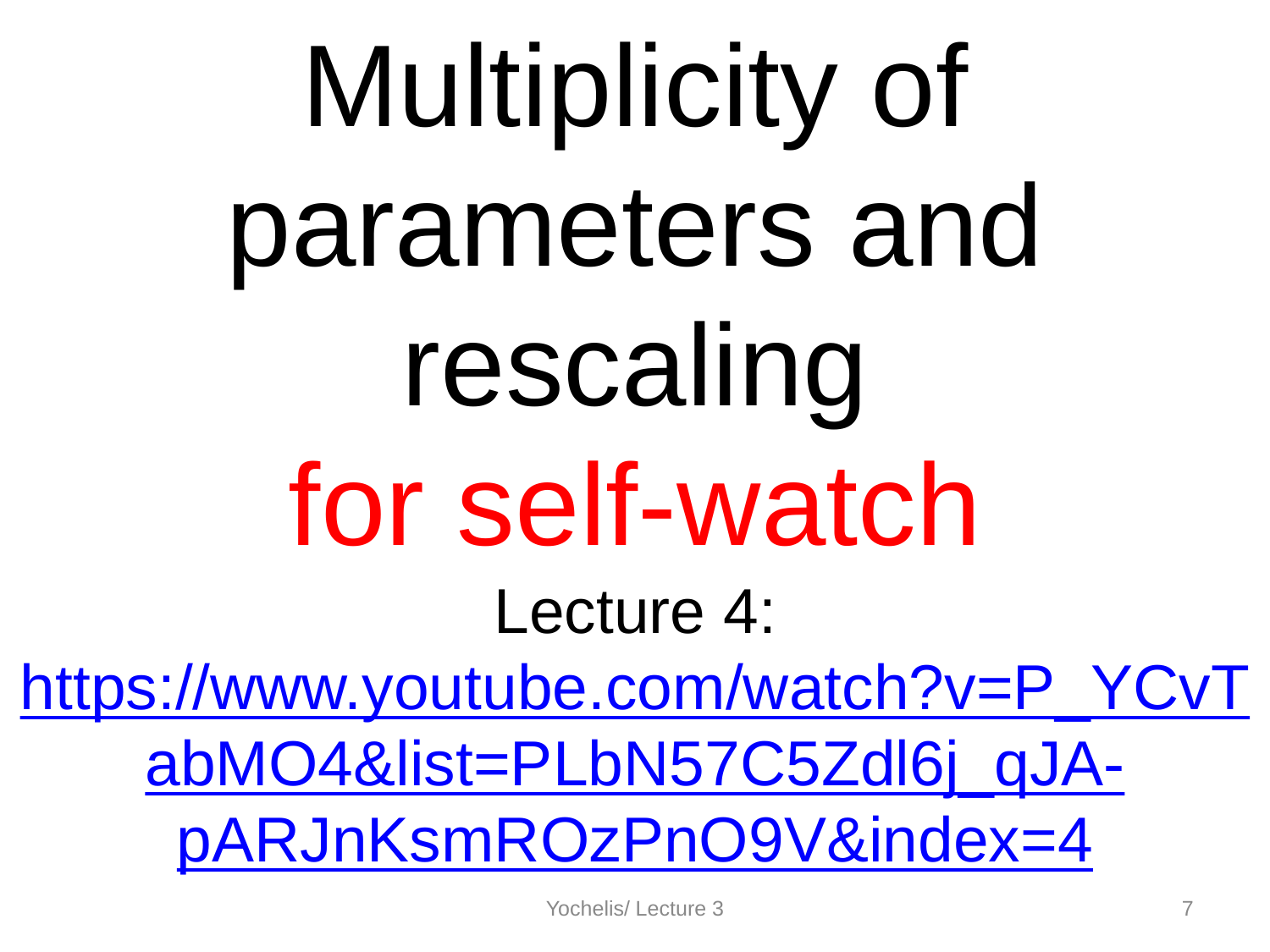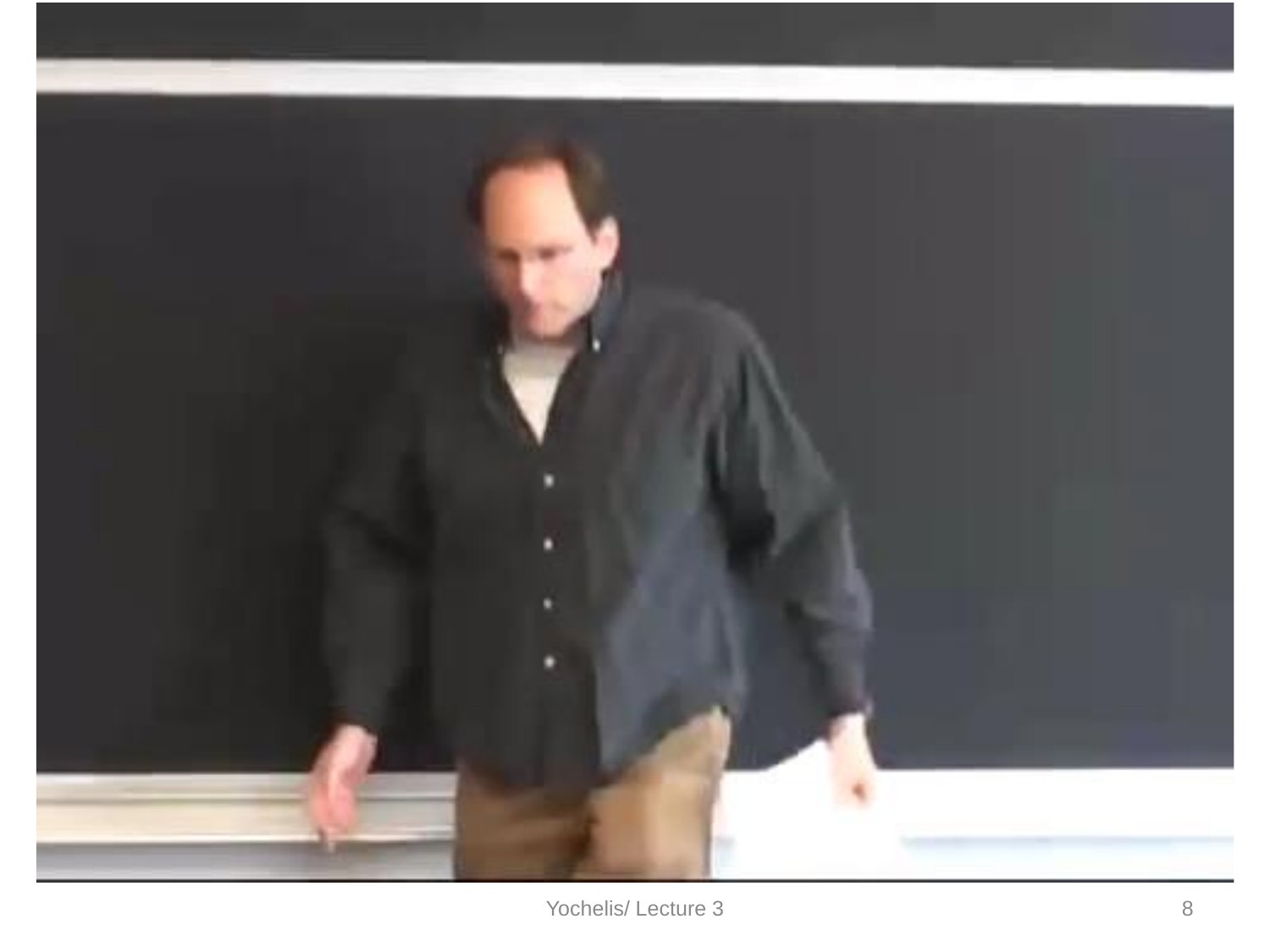Main points to pay attention to:

- A multiplicity of parameters doesn't necessarily imply complex dynamics
- The dynamics often can be revealed by looking at a single parameter, although it also can be a dimensionless parameter (a parameter that is a combination of the original ones)
- Other parameters act to quantitatively rescale the solution but they do not affect the dynamics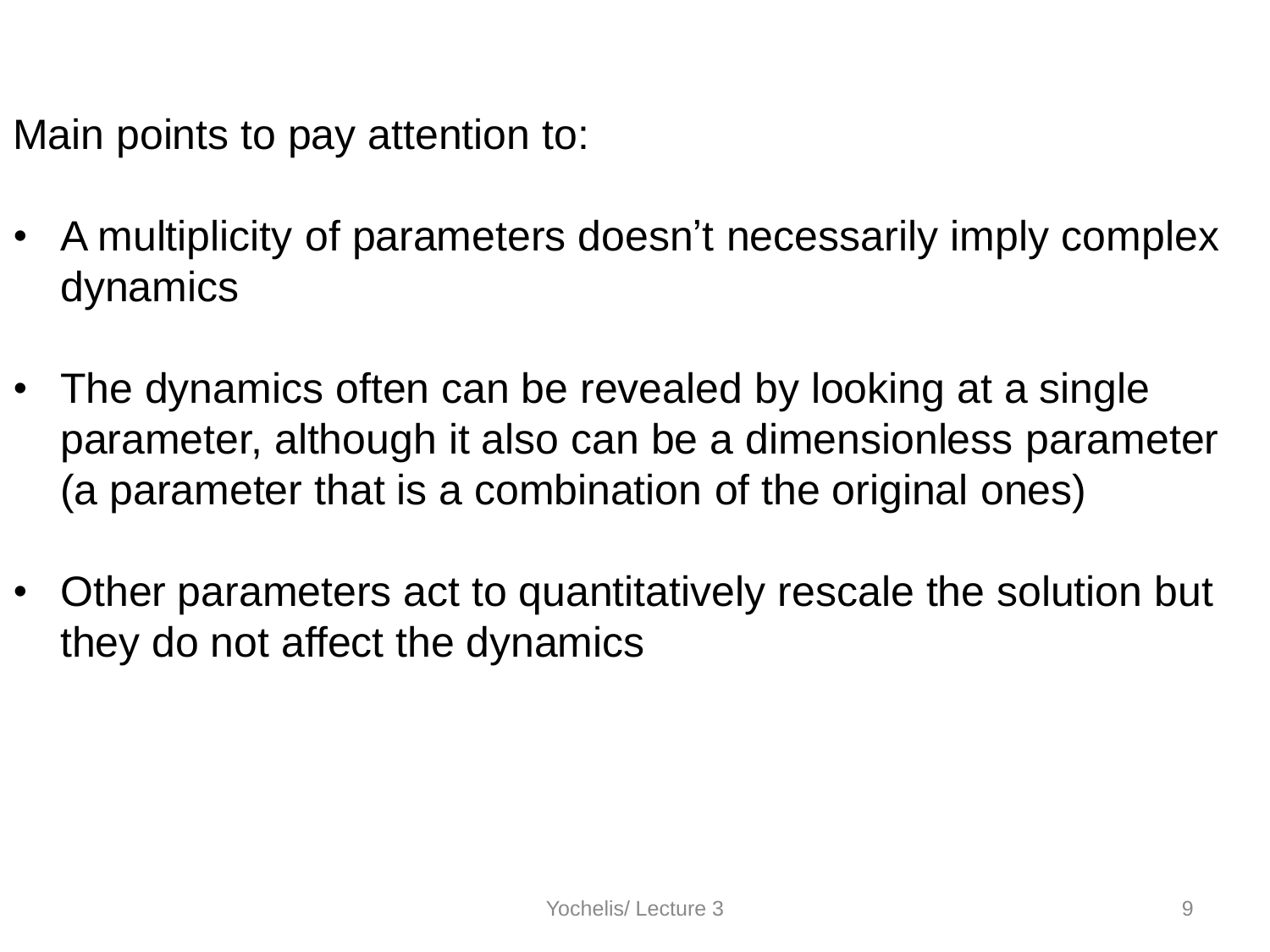$x = N/A$ ,

which yields

$$
\frac{A}{B}\frac{dx}{dt} = \frac{R}{B}Ax\left(1 - \frac{Ax}{K}\right) - \frac{x^2}{1 + x^2}, \qquad \tau = \frac{Bt}{A}, \qquad r = \frac{RA}{B}, \qquad k = \frac{K}{A}.
$$

$$
\frac{dx}{d\tau} = rx \left(1 - \frac{x}{k}\right) - \frac{x^2}{1 + x^2},
$$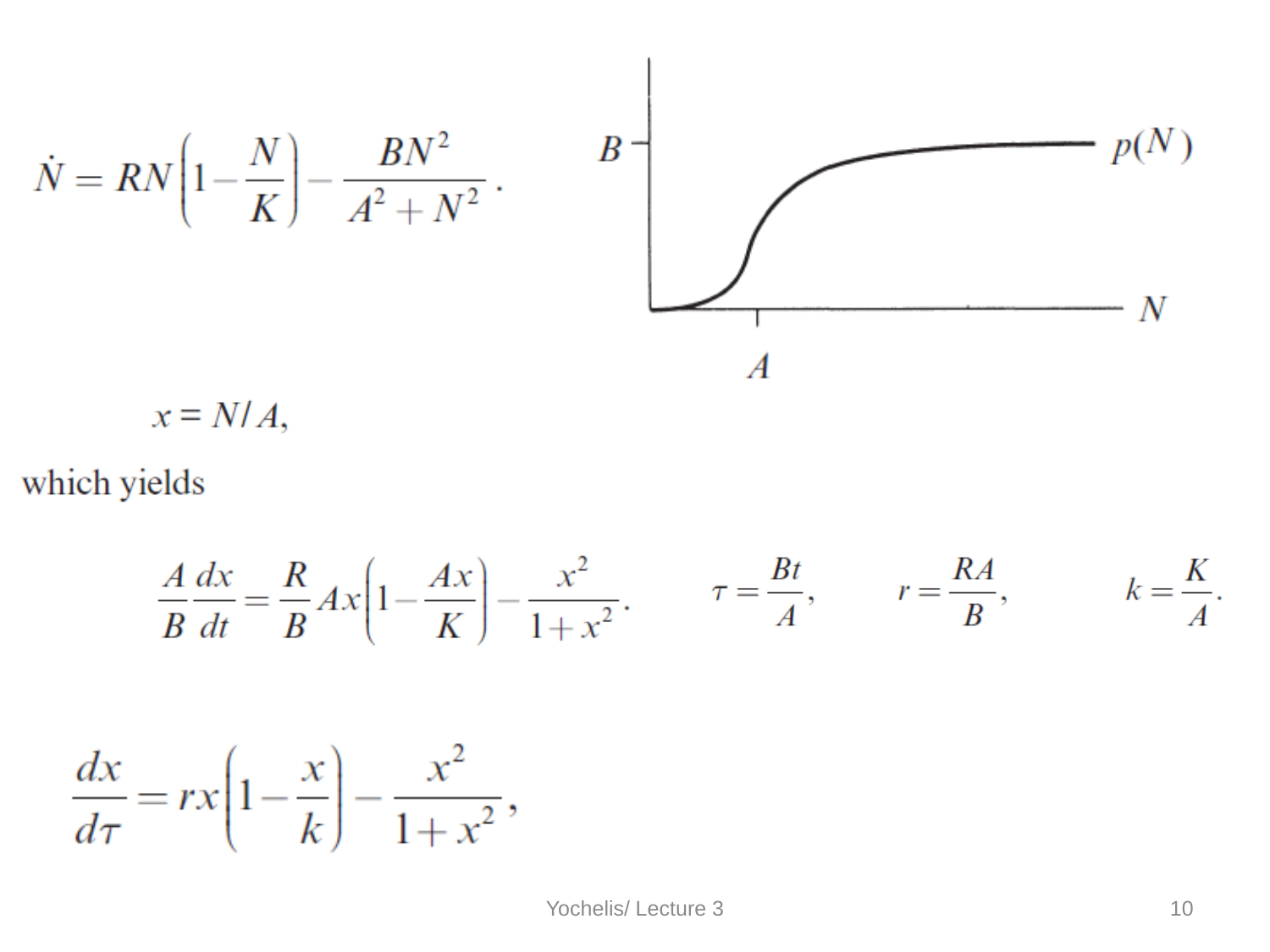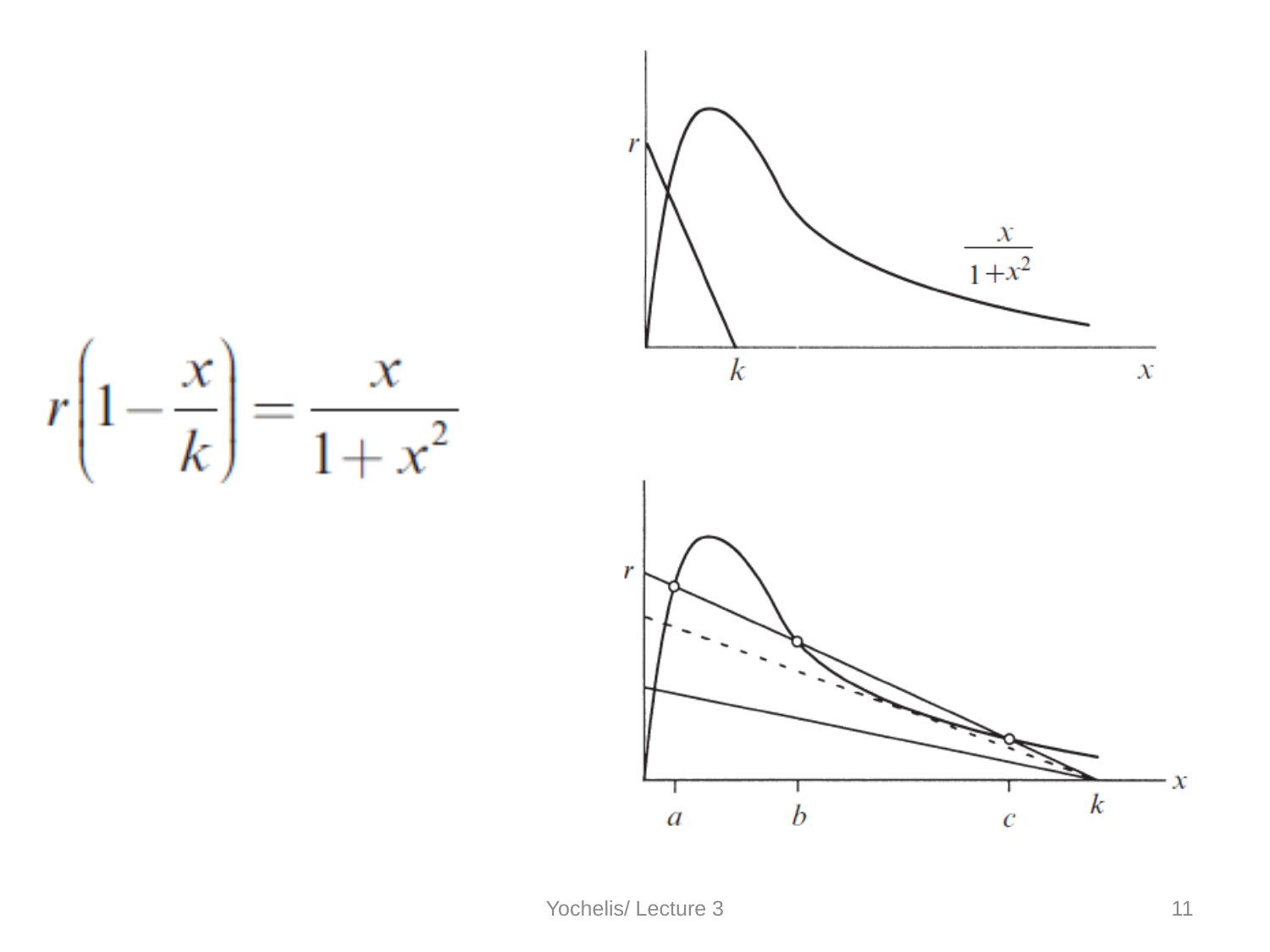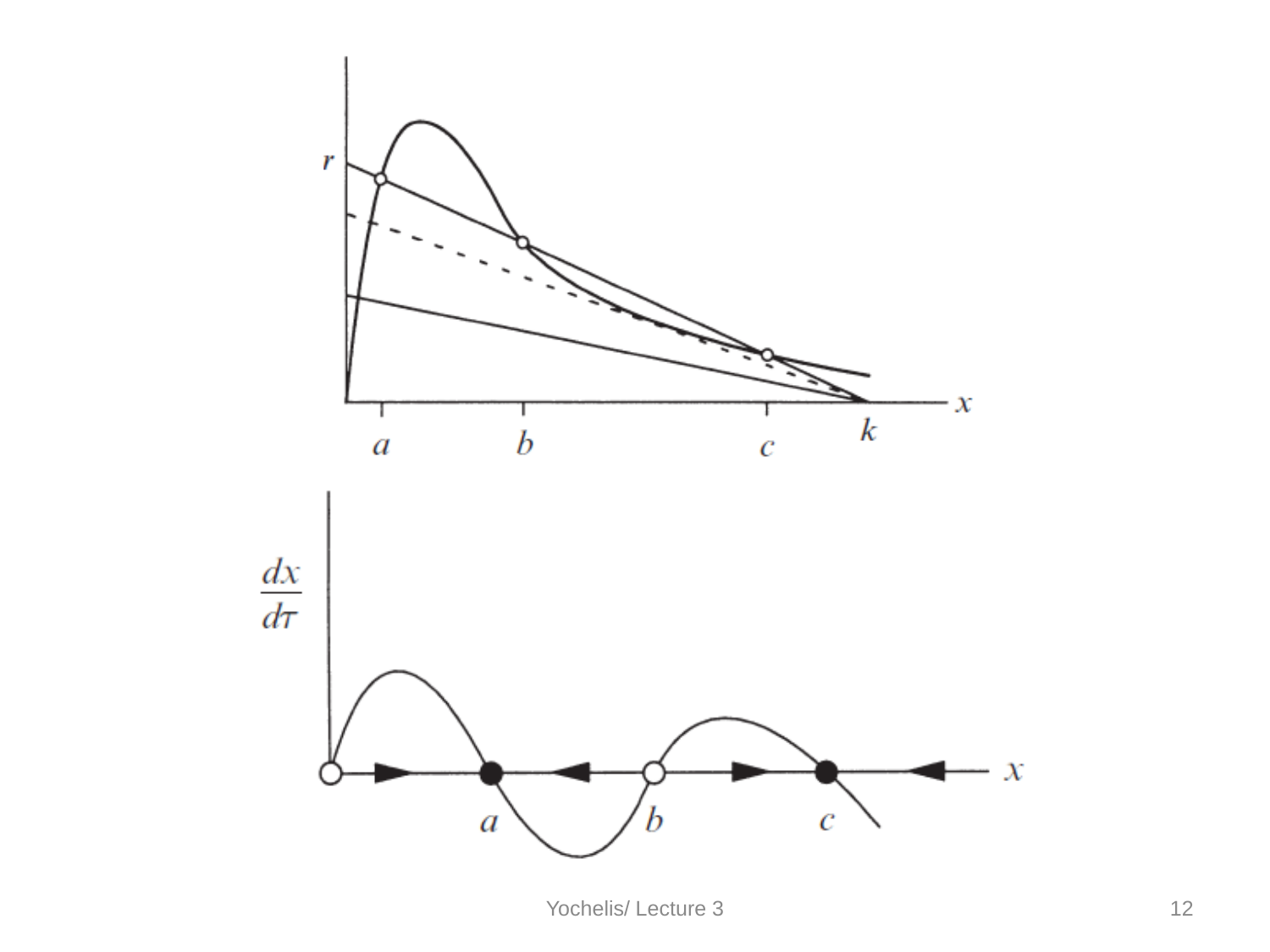